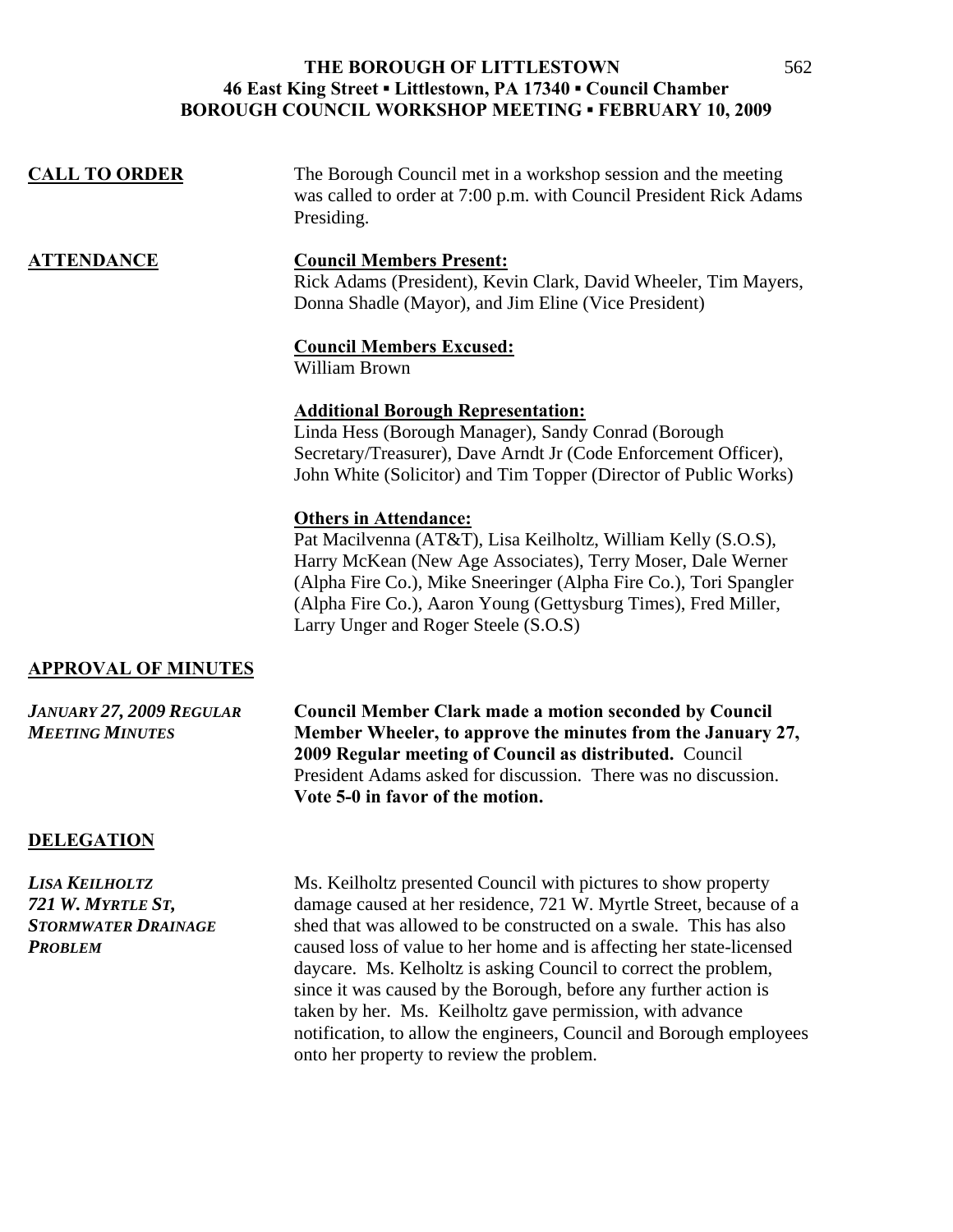| <b>LISA KEILHOLTZ</b><br>721 W. MYRTLE ST,<br><b>STORMWATER DRAINAGE</b><br><b>PROBLEM</b> | <b>Council Member Clark made a motion seconded by Council</b><br>Member Wheeler, to direct the Borough Engineer, HRG, to<br>review the problem at the Kielholtz residence, 721 W.<br>Myrtle Street. Council President Adams asked for discussion.<br>There was no discussion. Vote 5-0 in favor of the motion.                                                                                                                                                                                                                                                                                                                                                                                                       |
|--------------------------------------------------------------------------------------------|----------------------------------------------------------------------------------------------------------------------------------------------------------------------------------------------------------------------------------------------------------------------------------------------------------------------------------------------------------------------------------------------------------------------------------------------------------------------------------------------------------------------------------------------------------------------------------------------------------------------------------------------------------------------------------------------------------------------|
|                                                                                            | Council President Adams also referred this to Borough Solicitor<br>White to check into the Boroughs legal rights.                                                                                                                                                                                                                                                                                                                                                                                                                                                                                                                                                                                                    |
| <b>WILLIAM KELLY (S.O.S)</b><br><b>SAVE OUR SCHOOL</b>                                     | Mr. Kelly asked Council to gain designation of a Historic District<br>or for the Borough to retain ownership of the building and assign<br>S.O.S. (Save Our School) as a trustee that would operate the<br>management and administration at no expense to the Borough.                                                                                                                                                                                                                                                                                                                                                                                                                                               |
|                                                                                            | Council President Adams informed Mr. Kelly that more research is<br>being done on the property and Council at this time cannot make a<br>decision on either of his suggestions.                                                                                                                                                                                                                                                                                                                                                                                                                                                                                                                                      |
| <b>APPROVAL AND</b><br><b>PAYMENT OF BILLS</b>                                             | <b>Council Vice President Eline made a motion seconded by</b><br>Council Member Mayers, to approve the bills in the amount of<br>\$81,520.18. Council President Adams asked for discussion. Council<br>Member Wheeler asked for clarification on late charges that<br>appeared on the credit cards. Borough Treasurer, Conrad informed<br>Council Member Wheeler that by the time the check was processed,<br>signed and mailed out there wasn't adequate time for the payment to<br>arrive at its destination before the due date, but at this time the<br>problem has been corrected by obtaining the monthly bill on-line for<br>processing. There was no further discussion. Vote 5-0 in favor of<br>the motion. |
| <b>APPROVAL OF</b><br><b>REVENUE AND</b><br><b>EXPENDITURES</b>                            |                                                                                                                                                                                                                                                                                                                                                                                                                                                                                                                                                                                                                                                                                                                      |
| <b>TREASURER'S REPORT</b>                                                                  | <b>Council Vice President Eline made a motion seconded by</b><br><b>Council Member Clark, to approve the Treasurer Report for the</b><br>month of January. Council President Adams asked for discussion.<br>There was no discussion. Vote 5-0 in favor of the motion.                                                                                                                                                                                                                                                                                                                                                                                                                                                |
| <b>FINANCIAL REPORT</b>                                                                    | <b>Council Vice President Eline made a motion seconded by</b><br><b>Council Member Wheeler, to approve the Financial Report for</b><br>the month of January. Council President Adams asked for<br>discussion. There was no discussion. Vote 5-0 in favor of the<br>motion.                                                                                                                                                                                                                                                                                                                                                                                                                                           |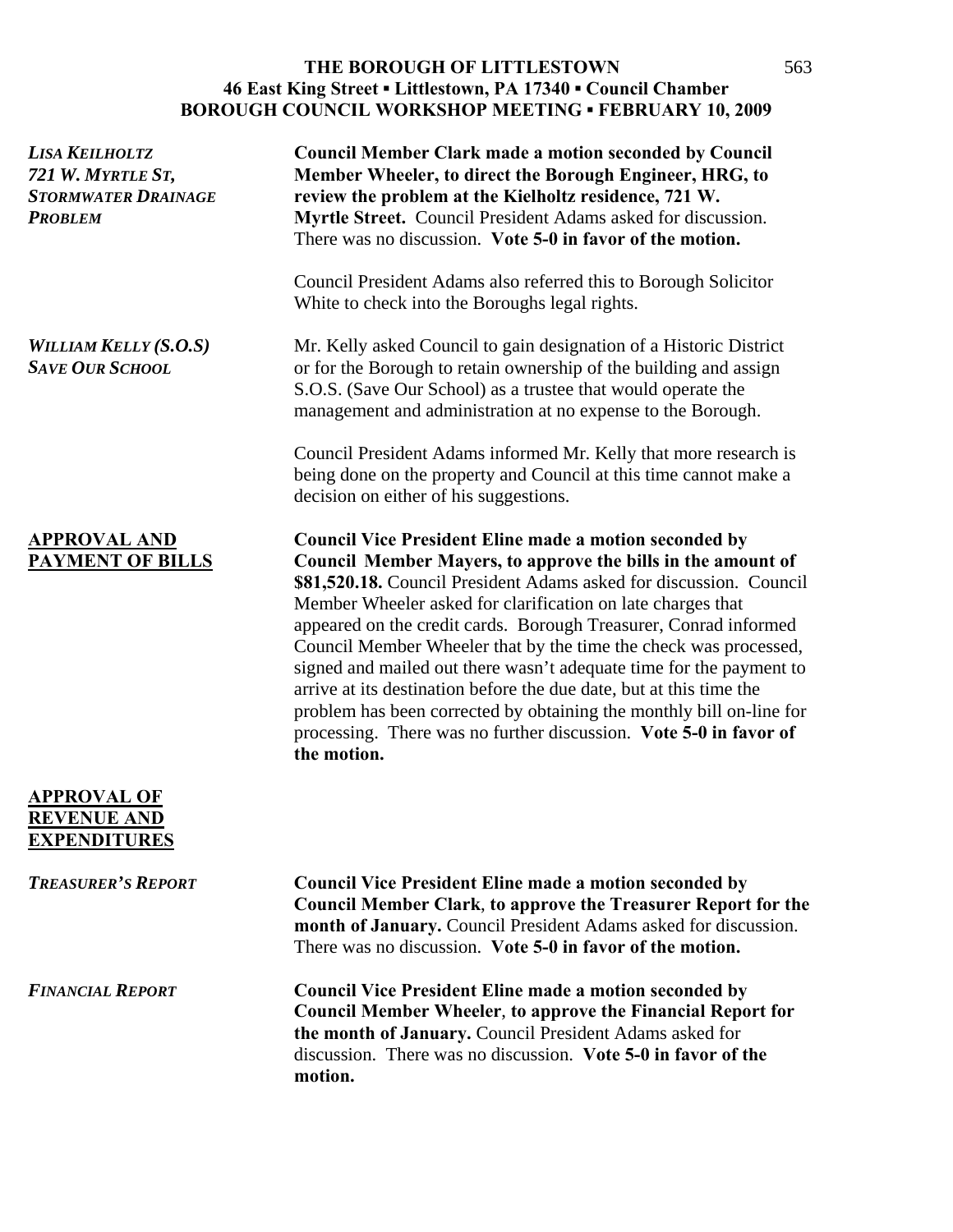| <b>RESERVE SAVINGS REPORT</b>                                                               | <b>Council Vice President Eline made a motion seconded by</b><br><b>Council Member Clark, to approve the Reserve Savings Account</b><br>Report. Council President Adams asked for discussion. There was<br>no discussion. Vote 5-0 in favor of the motion.                                                                                                                                                                                                                                                                                                                                                                                                      |
|---------------------------------------------------------------------------------------------|-----------------------------------------------------------------------------------------------------------------------------------------------------------------------------------------------------------------------------------------------------------------------------------------------------------------------------------------------------------------------------------------------------------------------------------------------------------------------------------------------------------------------------------------------------------------------------------------------------------------------------------------------------------------|
| <b>UNFINISHED BUSINESS</b>                                                                  |                                                                                                                                                                                                                                                                                                                                                                                                                                                                                                                                                                                                                                                                 |
| <b>GASOLINE CREDIT CARD</b>                                                                 | <b>Council Member Mayers made a motion seconded by Council</b><br>Vice President Eline, to table the approval of the Gasoline Credit<br>Cards and requested a savings comparison and to ask the<br>companies if any of the monthly/yearly fees could be waived.<br>Council President Adams asked for discussion. There was no<br>discussion. Vote 5-0 in favor of the motion.                                                                                                                                                                                                                                                                                   |
| <b>JOINT COMPREHENSIVE PLAN</b><br><b>PUBLIC HEARING</b><br><b>MARCH 18, 2009 AT 7 P.M.</b> | Council Member Clark announced that there will be a Joint<br>Comprehensive Plan public hearing on March 18, 2009 at 7 p.m.<br>The meeting will be held at 10 South Queen Street, $2nd$ Floor. The<br>meeting requires a quorum from the Borough of Littlestown,<br>Germany Township and Union Township.                                                                                                                                                                                                                                                                                                                                                         |
| <b>NEW BUSINESS</b>                                                                         |                                                                                                                                                                                                                                                                                                                                                                                                                                                                                                                                                                                                                                                                 |
| AT&T                                                                                        | <b>Council Member Clark made a motion seconded by Council</b><br>Member Wheeler, to approve the amendments to the AT&T<br><b>Communications Facilities Option and Lease Agreement</b><br>between the Borough of Littlestown and AT&T. Council<br>President Adams asked for discussion. There was no discussion.<br>Vote 5-0 in favor of the motion.                                                                                                                                                                                                                                                                                                             |
| <b>NON-AGENDA</b>                                                                           |                                                                                                                                                                                                                                                                                                                                                                                                                                                                                                                                                                                                                                                                 |
| <b>KELLER/BOYER STREET</b><br><b>FIVE YEAR GRANDFATHERING</b>                               | <b>Council Vice President Eline made a motion seconded by</b><br><b>Council Member Mayers, to re-approve the Keller/Boyer Street</b><br>Development Approval Agreement with the addition of the<br>following clause; the five year grandfathering will run for five<br>years from the developers receipt of written notification by the<br>Borough that the sewer moratorium has been lifted and that<br>adequate sewage treatment for the development is available.<br>Council President Adams stated that this was a non-agenda item and<br>asked for discussion. There was no discussion. Vote 4-1 in favor of<br>the motion. (Council Member Clark opposed) |